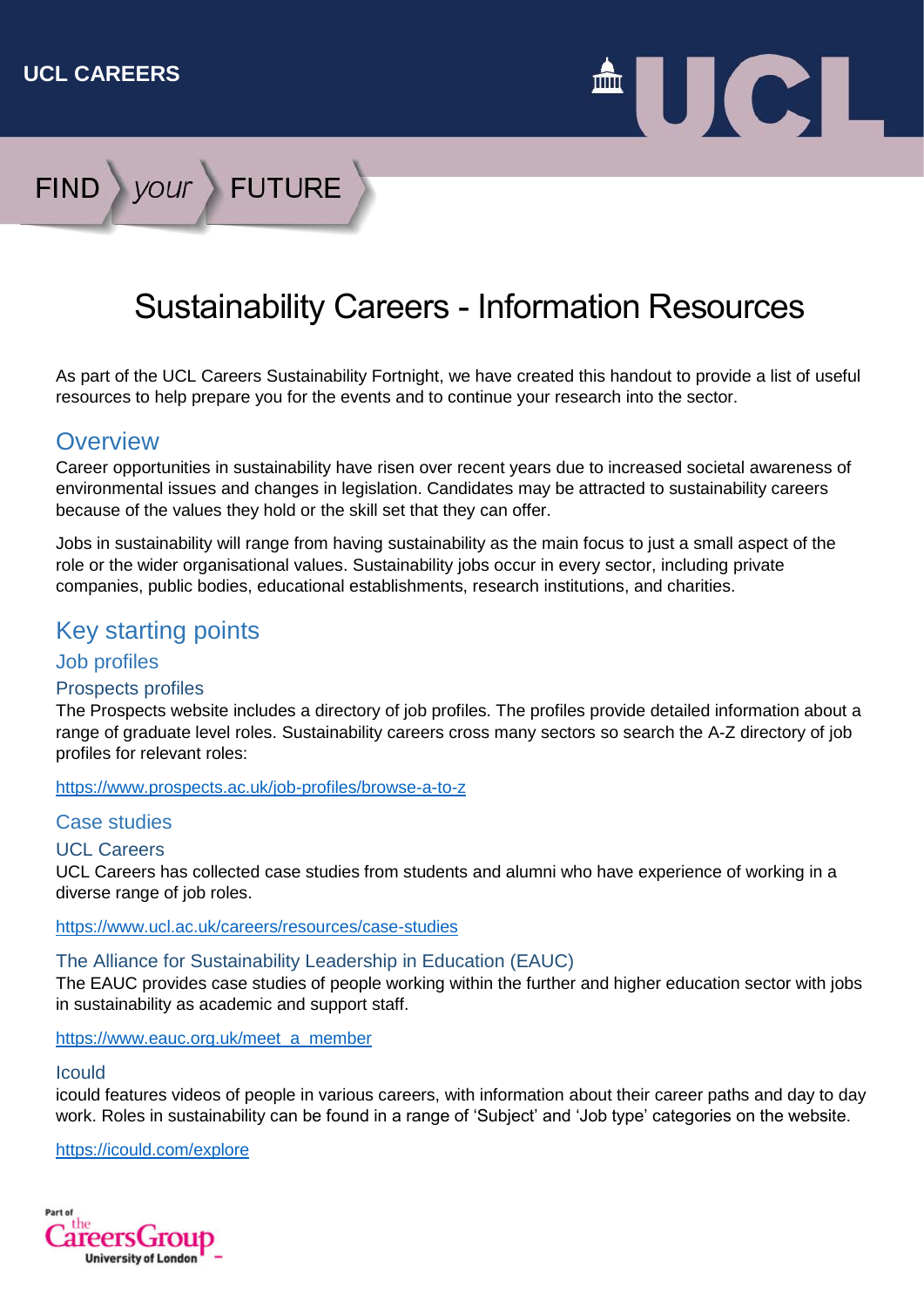#### Professional organisations and other bodies

Many professional body websites will produce career guides aimed at student and graduate level jobseekers, providing an insider's view on how to start your career. They will also provide information for their members on areas such as events, news on current trends, and future developments for the sector.

Keeping up to date with sector news through sites like these is useful for building your commercial awareness which recruiters will be looking for evidence of when you start applying for jobs.

The listing below will highlight the major professional bodies for the sustainability sector and explain what sorts of information each one provides that might be useful to you when planning your sustainability career. They will also provide support with navigating these sites to find the student focussed content.

<https://ucl-careers-resources.targetconnect.net/search/tags/professional-association?query=sustainability>

#### Key vacancy sources and employer directories

#### My UCL Careers

Through 'myUCLCareers', thousands of organisations target UCL students and graduates by advertising a range of vacancy types including work experience / internships and full time graduate level roles.

Log in to your own myUCLCareers account now to search current vacancies. Filter the vacancies by 'occupational area' or use the 'quick search' option to search by key word.

<https://www.ucl.ac.uk/careers/opportunities/jobs/job-sites>

Through your myUCLCareers account you can also use the organisation search to identify recruiters by 'occupational area' who have a connection with UCL Careers and who offer roles within sustainability.

Employers may also promote recruitment / networking / skill development events both on and off campus. View forthcoming event listing on myUCLCareers.

#### [www.ucl.ac.uk/careers/events-list](http://www.ucl.ac.uk/careers/events-list)

#### External job sites and directories

Many recruiters won't directly target UCL students through myUCLCareers so it's also worth expanding your search by looking through directories of employers within the sector or sector specific job sites to identify potential opportunities, (to research further or for speculative applications), or current opportunities:

Company directories:

<https://ucl-careers-resources.targetconnect.net/search/tags/directory?query=sustainability>

Websites with job listings/links to external job boards:

<https://ucl-careers-resources.targetconnect.net/search/tags/job-site?query=sustainability>

#### Extracurricular activities

#### Sustainable UCL

Sustainable UCL encourages UCL staff and students to work together to embed sustainability through our campus and culture. The Sustainable UCL website includes case studies of sustainability projects at UCL, information about careers in the sector, events and campaigns, volunteering opportunities and much more.

<https://www.ucl.ac.uk/sustainable/>

#### UCL Volunteering Service

Volunteering is a great way to give something back to society, whilst enhancing your CV with valuable work experience. The UCL Volunteering Service can help you to find the right opportunity, from regular volunteering to one off events.

<http://studentsunionucl.org/volunteering>